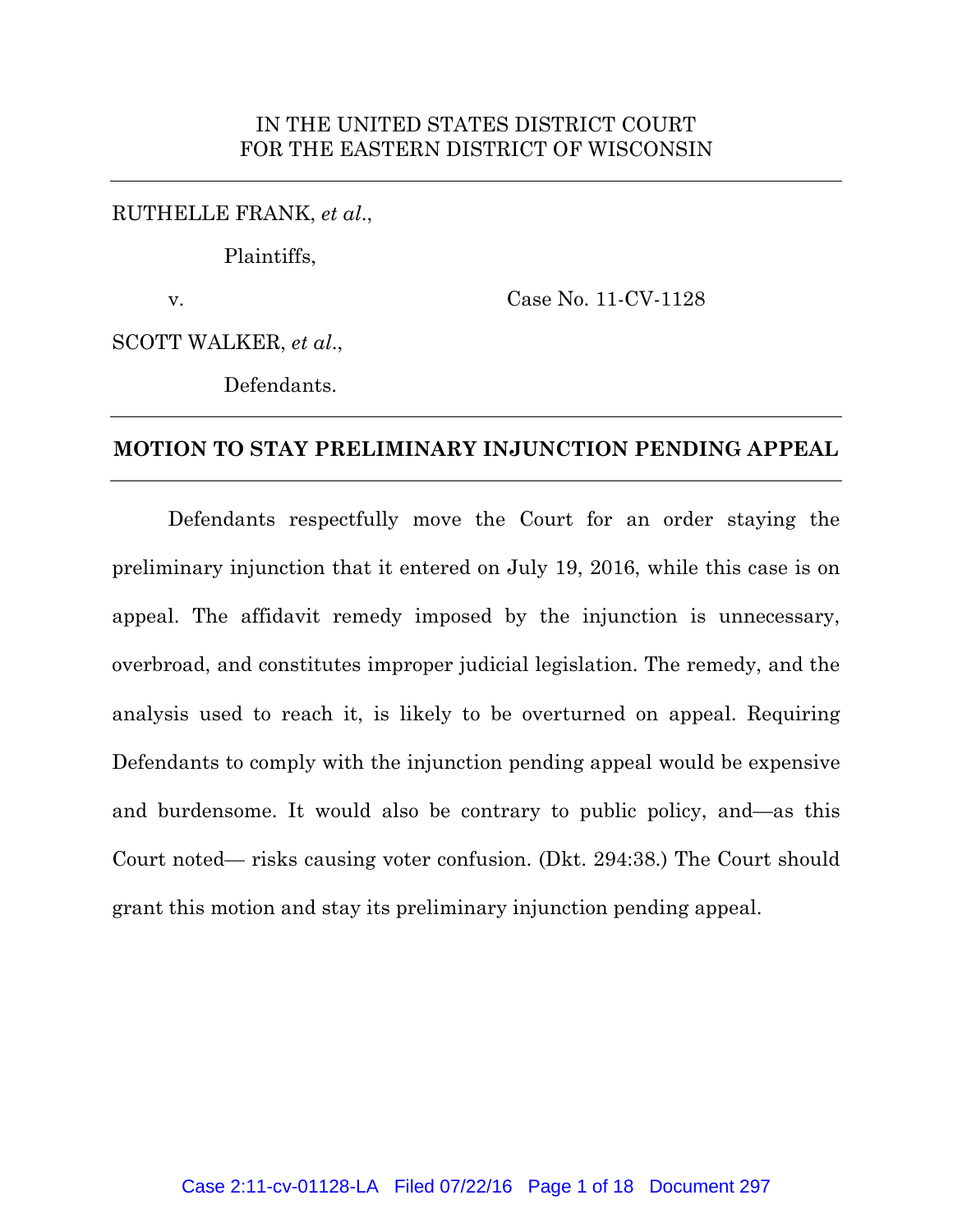#### **LEGAL STANDARD**

Federal Rule of Civil Procedure 62(c) states: "While an appeal is pending from an interlocutory order or final judgment that grants, dissolves, or denies an injunction, the court may suspend, modify, restore, or grant an injunction on terms for bond or other terms that secure the opposing party's rights." Federal Rule of Appellate Procedure 8(a)(1) states: "A party must ordinarily move first in the district court for the following relief: (A) a stay of the judgment or order of the district court pending appeal[.]"

The Seventh Circuit has stated the standard for granting a stay pending appeal:

The standard for granting a stay pending appeal mirrors that for granting a preliminary injunction*. In re Forty-Eight Insulations, Inc.*, 115 F.3d 1294, 1300 (7th Cir.1997). . . . To determine whether to grant a stay, we consider the moving party's likelihood of success on the merits, the irreparable harm that will result to each side if the stay is either granted or denied in error, and whether the public interest favors one side or the other. *See Cavel Int'l, Inc. v. Madigan*, 500 F.3d 544, 547-48 (7th Cir.2007); *Sofinet v. INS,* 188 F.3d 703, 706 (7th Cir.1999); *In re Forty-Eight Insulations*, 115 F.3d at 1300. As with a motion for a preliminary injunction, a "sliding scale" approach applies; the greater the moving party's likelihood of success on the merits, the less heavily the balance of harms must weigh in its favor, and vice versa. *Cavel*, 500 F.3d at 547-48; *Sofinet*, 188 F.3d at 707.

*In re A & F Enters.*, *Inc. II*, 742 F.3d 763, 766 (7th Cir. 2014).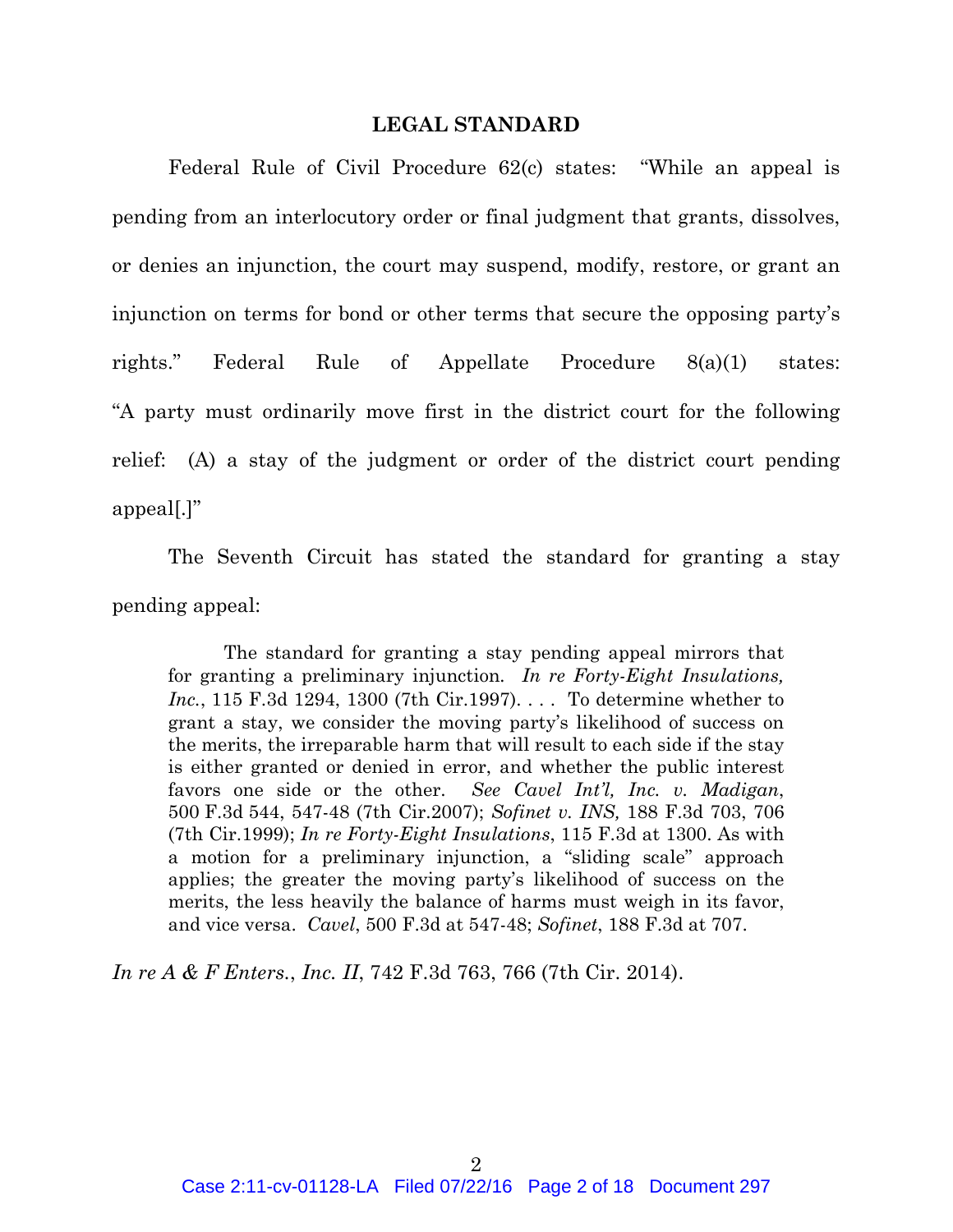#### **ARGUMENT**

Defendants are likely to prevail on the merits on appeal because of numerous legal errors by the Court. The balance of harms tips in Defendants' favor because the cost, voter confusion, and likely abuse that will result from the Court's order; public policy also favors imposing a stay to maintain election continuity. The Court should stay its injunction pending appeal.

# **I. Defendants are likely to prevail on appeal because this Court imposed an improper remedy and made legal and factual errors.**

The affidavit exception imposed by this Court is an improper, overbroad remedy. And the analysis used to reach that improper result was based on stale facts, old law, a misunderstanding of the nature of potential harms, and misapplication of standing principles to the current and proposed Plaintiffs.

## **A. Any voter who takes reasonable efforts will have an ID, so there is no harm that needs to be enjoined.**

A showing of irreparable harm is a prerequisite to a preliminary injunction. *BBL, Inc. v. City of Angola*, 809 F.3d 317, 323–24 (7th Cir. 2015). And it is settled law that "the inconvenience of making a trip to the [D]MV, gathering the required documents, and posing for a photograph" is not an unreasonable burden on the right to vote. *Crawford*, 553 U.S. at 198. So the plaintiffs' burden was to show that they cannot get an ID by taking these reasonable efforts.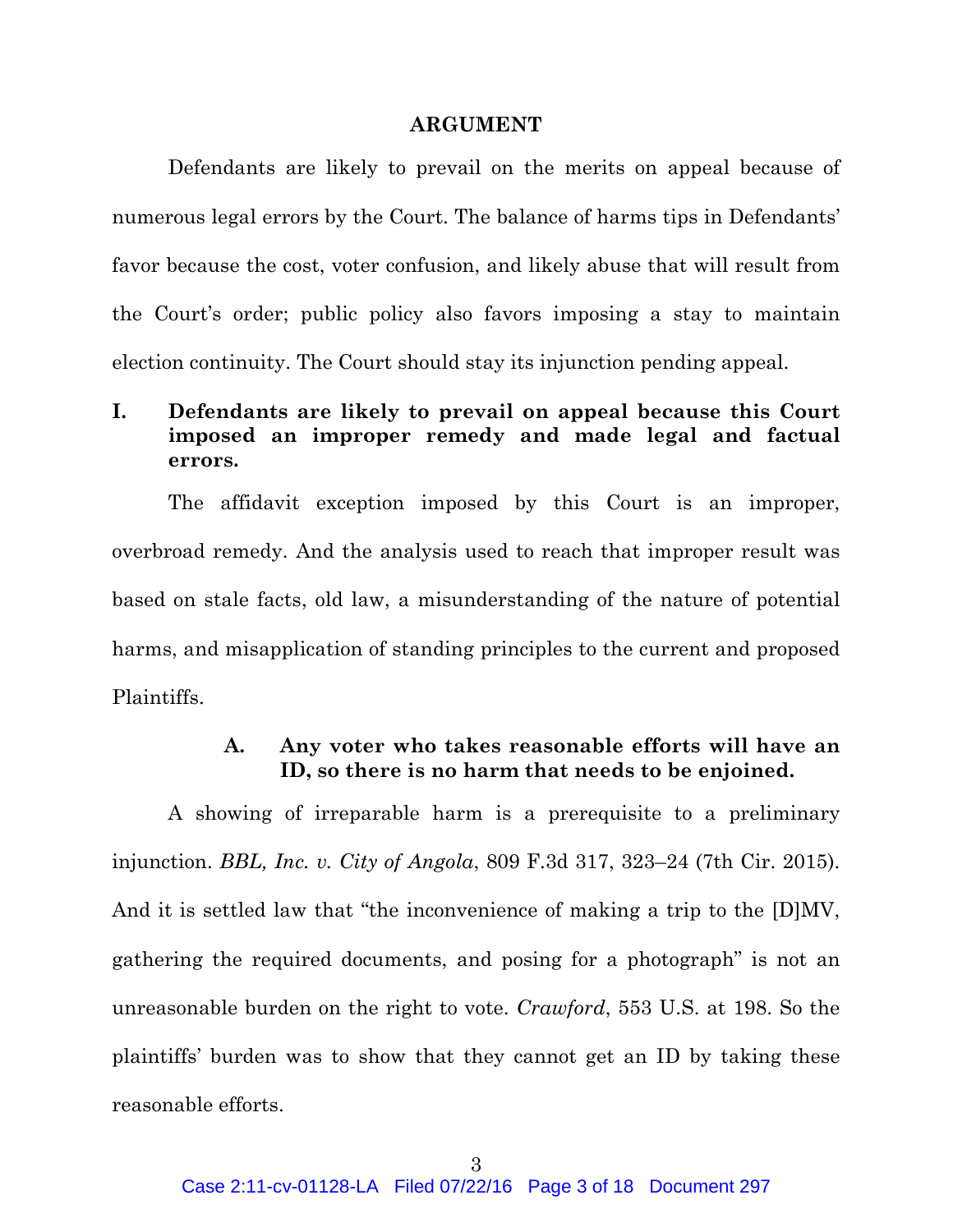Under current law, anyone who goes to a Wisconsin DMV office and applies for a free state ID gets either an ID card or photo receipt that is valid for voting within six days. (Dkt. 287, Boardman Decl. ¶ 40.) Photo receipts are automatically renewed and valid for a minimum of 180 days, so that anyone who has received a receipt since the inception of the receipt process will possess qualifying ID through the November 2016 election. (Dkt. 287 ¶ 41); Wis. EmR1618, § 10. Renewals extend past 180 days unless there is fraud, cancellation, or when an applicant is ineligible or does not respond to multiple DMV inquiries. (Dkt. 287, Boardman Decl. ¶ 41); Wis. EmR1618, § 10.

So anyone who is eligible to vote, and is taking reasonable efforts to cooperate with DMV, will have a valid voting receipt for as long as it take to issue a permanent ID. And if that process is a severe burden for anyone, he or she is exempt from the voter ID law. *See* Wis. Stat. § 6.86(2)(a) (exception for indefinitely confined persons). This ensures that no person will be unable to vote in November 2016, February 2017, or in any other election because of lack of ID if they take reasonable efforts.

This Court summarily found that harm exists because "[t]hose who cannot with reasonable effort obtain qualifying ID will be unable to vote in any elections that occur between now and when their claims are finally resolved." (Dkt. 294:13.) The problem is that there is no one in that category,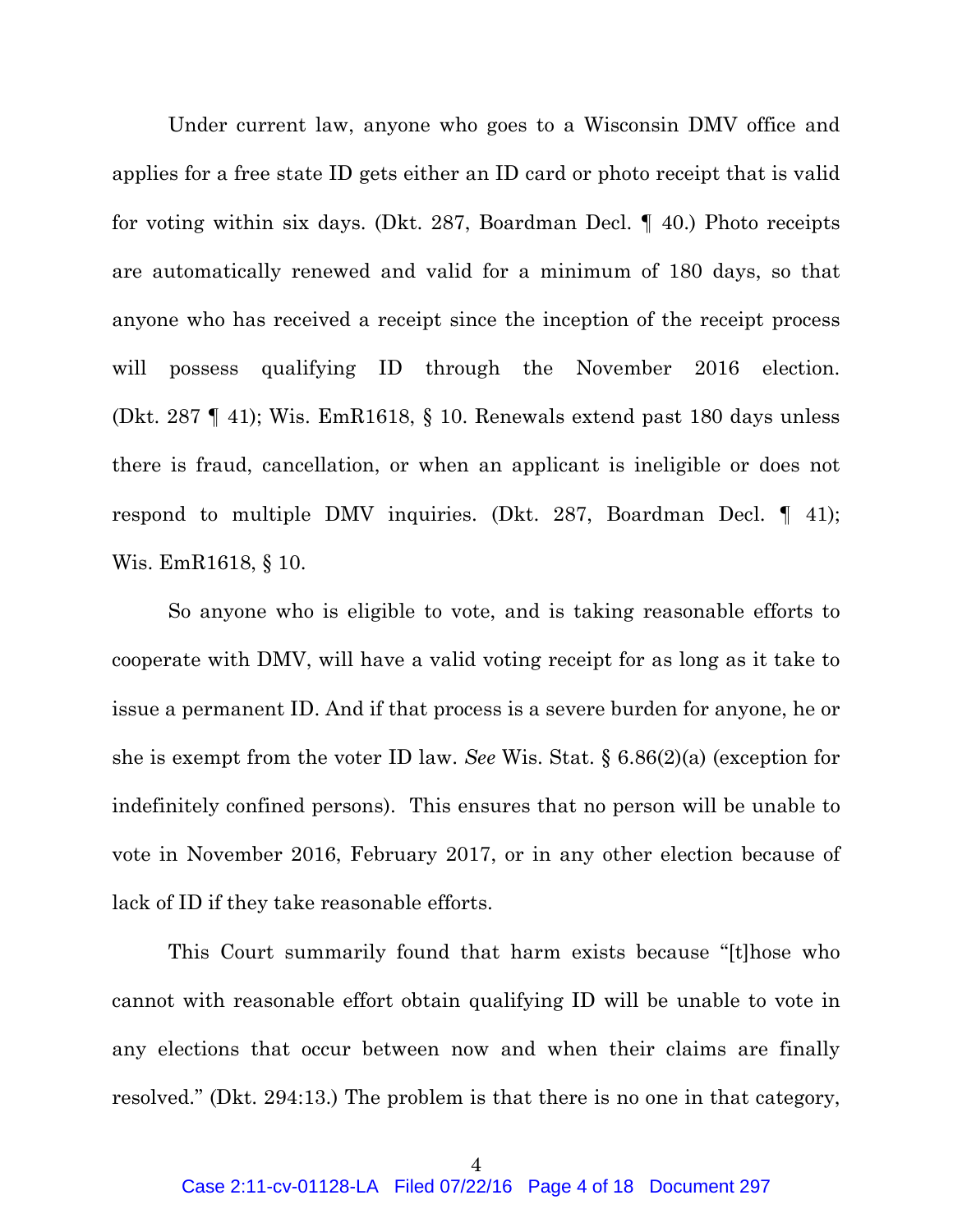and the record shows no current or Plaintiff in that situation. This Court went even further, certifying a class and finding that Rule 23(a)'s numerosity requirement has been met, even though there is no evidence of who, or how many, may be in that class, if it even exists.<sup>1</sup> "[T]he party supporting a class action has the burden of demonstrating the numerosity requirement of a class action, and mere speculation as to the number of parties involved is not sufficient to satisfy Rule 23(a)(1)." *Roe v. Town of Highland*, 909 F.2d 1097, 1100 n. 4 (7th Cir.1990) (quotation omitted). The plaintiffs have not met that standard so the class-based injunction was improperly granted.

### **B. The affidavit remedy ordered by the Court is overbroad and improper judicial legislation.**

The Court's order requiring the Governor and members of the Elections Commission to implement an affidavit "safety net" is impermissible and likely to be overturned by the Seventh Circuit. Under the Court's instruction, "*any* reason the voter deems a reasonable impediment must be accepted." (Dkt. 294:37) (emphasis added). And election officials can "only make sure the voter signs his name and either checks a box on the form or writes *something* in the space for identifying other reasonable impediments." (Dkt. 294:37)

 $\overline{a}$ 

<sup>&</sup>lt;sup>1</sup> The Court found that "the DMV has already denied IDs to more than 50 applicants who sought IDs under DMV's current rules." That is not true. The current rules were approved on May 10, 2016 and became effective on May 13, 2016. Wis. EmR1618; (*see also* Dkt 287, Boardman Decl. ¶ 39.) The record does not reflect 50 denials after that date.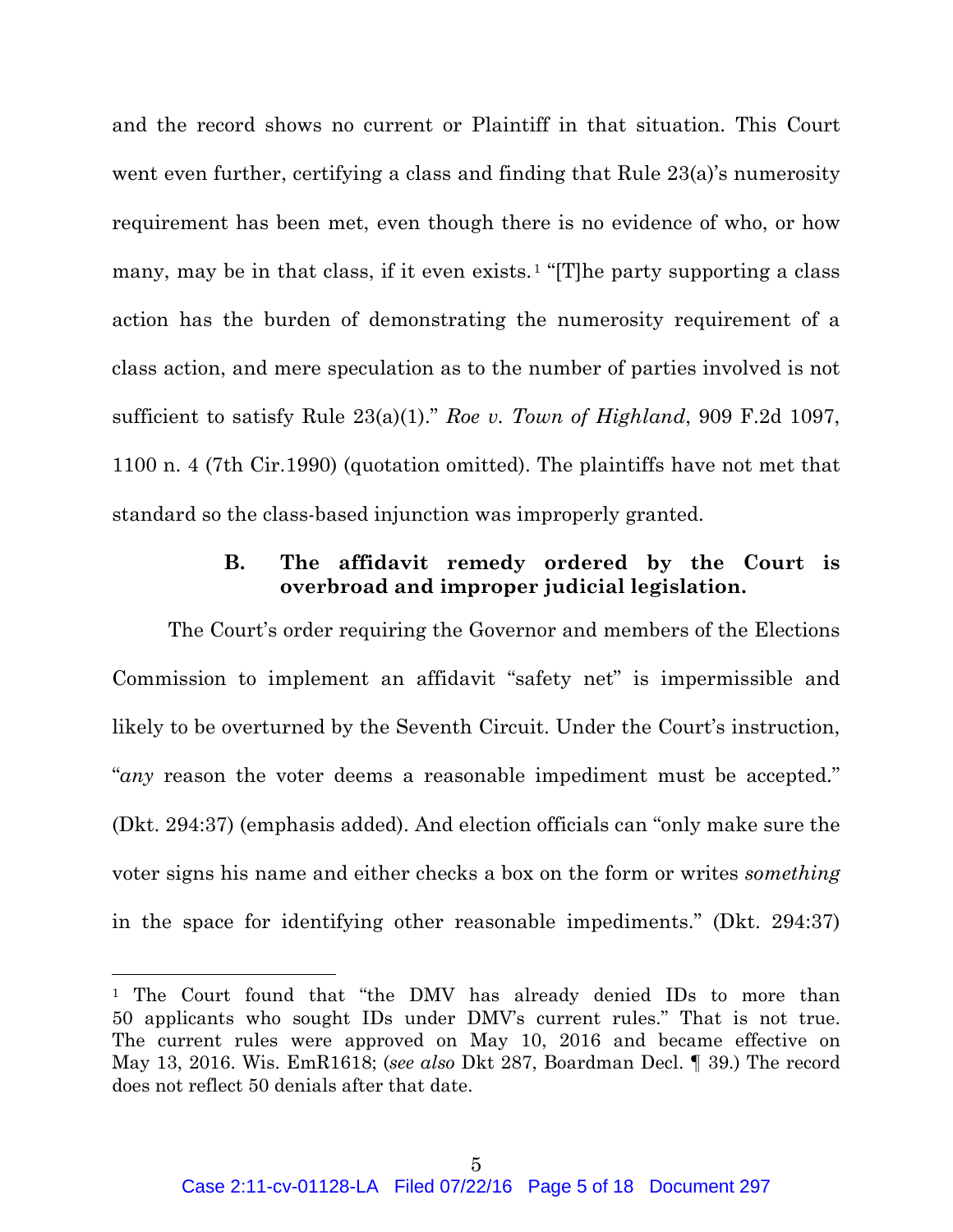(emphasis added). This order is contrary to the holdings of both *Crawford* and *Frank I*.

Under *Crawford*, inconveniences such as "making a trip to the [D]MV, gathering the required documents, and posing for a photograph" do not qualify as a substantial burden on the right to vote. *Crawford v. Marion Cty. Election Bd*., 553 U.S. 181, 198 (2008) (opinion of Stevens, J.). As the Seventh Circuit acknowledged, "[t]hese observations hold for Wisconsin as well." *Frank I*, 768 F.3d at 746. Individuals not willing to "invest the necessary time" to take advantage of processes available to them to obtain a qualifying ID—processes that require them "to scrounge up a birth certificate and stand in line at the office that issues drivers' licenses"—are simply not disenfranchised under the law. *Id.* at 748.

The affidavit procedure created by the Court thus creates a loophole in the ID requirement even for reasons already held insufficient. For example, under the Court's ruling, an affidavit marked "other" and stating that the voter "did not want to stand in line at the office that issues drivers' licenses" would be acceptable. This is overbroad under binding precedent.

The Court's preliminary injunction also requires that "[n]o person may challenge the sufficiency of the reason given by the voter for failing to obtain ID," and that these affiants receive a regular ballot. (Dkt. 294:43.) The lack of any review process essentially abrogates both the voter ID law and the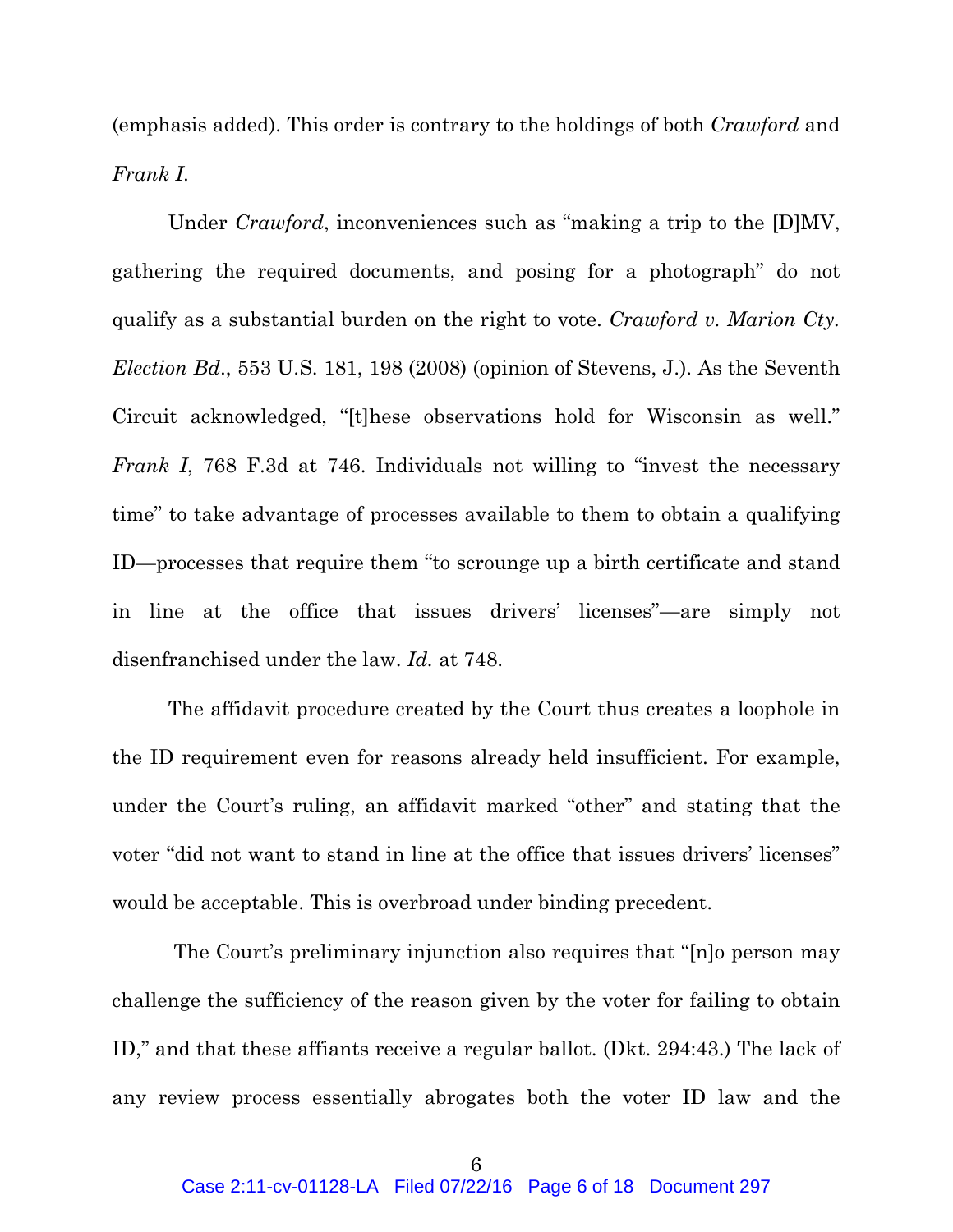elector challenge procedures provided under Wisconsin law. *See* Wis. Stat. § 6.92(1) ("each inspector shall challenge for cause any person offering to vote who does not adhere to any voting requirement under this chapter."); Wis. Stat. § 6.925 ("Any elector may challenge for cause any person offering to vote whom the elector knows or suspects is not a qualified elector.") Even in states with a duly enacted affidavit provision, such as North Carolina and South Carolina, affiants vote by a provisional ballot that is subject to challenge. *See* N.C. Gen. Stat. § 163–166.13(c)(2); S.C. Code § 7-13-710(D)(1)(b). But the Court's order here would allow *anything* written on an affidavit to pass as a "reasonable impediment," and it would go unchecked. This results in de facto nullification of multiple state laws.

The State's interests in requiring photo ID to vote include preventing voter-impersonation fraud and promoting voter confidence—these interests are sufficient to require voters to obtain a voter ID consistent with *Crawford*  and *Frank I.* This Court's affidavit remedy completely ignores *Crawford* and provides a remedy for anybody, without regard to the State's interests, and without regard to whether the voter actually experienced *any* impediment. As such, it is unlikely to be upheld.

The remedy is also improper judicial legislation. This Court had it right the first time, that "ordering such relief would be the functional equivalent of enjoining the current law and replacing it with a new law drafted by me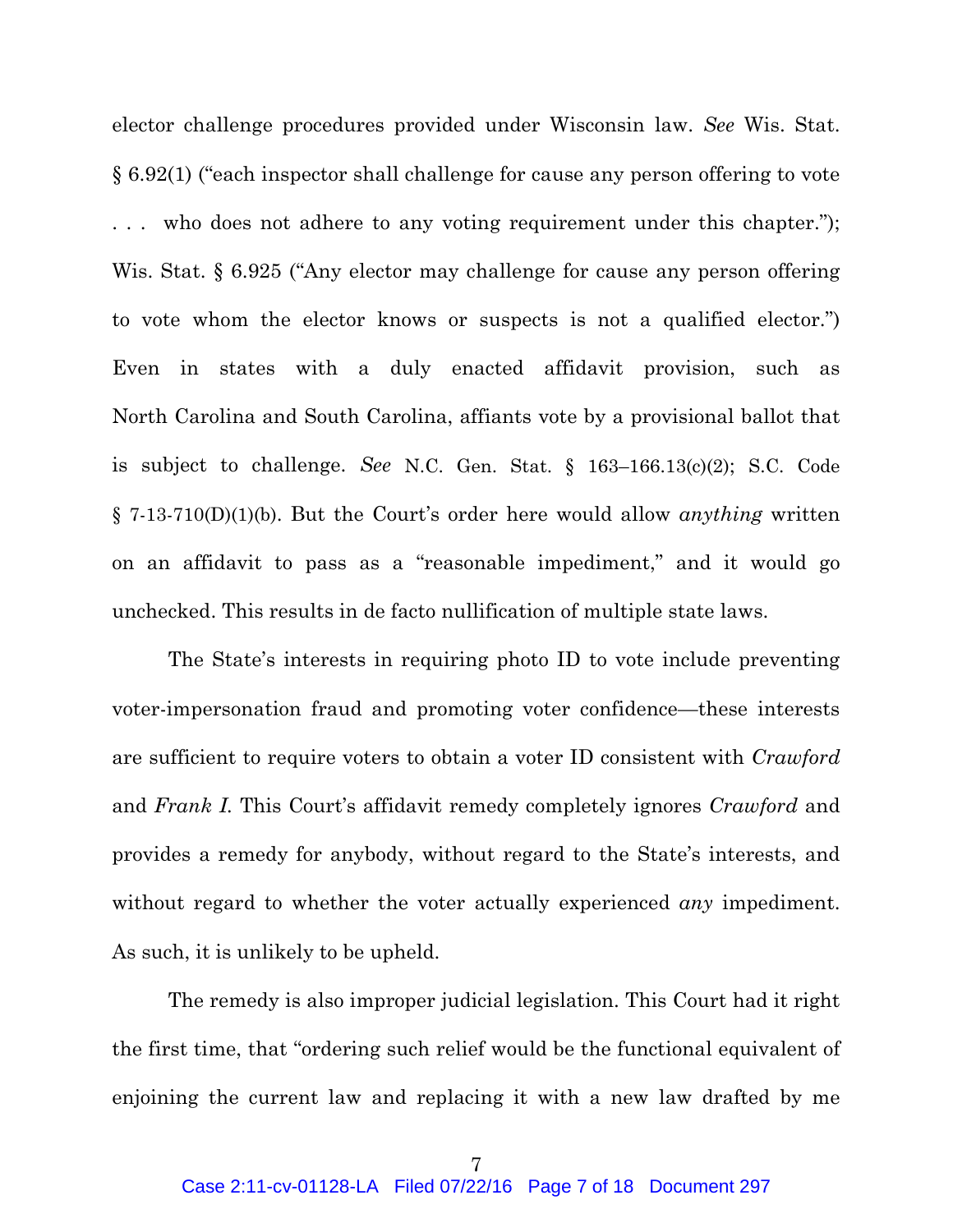rather than the state legislature." *Frank v. Walker*, 17 F. Supp. 3d 837, 863 (E.D. Wis. 2014), *reversed* 768 F.3d 744 (7th Cir. 2014) ("*Frank I*"). The legal principles underlying the Court's prior holding are equally applicable now.

It is a fundamental principle that courts cannot rewrite or add language to a statute to make it constitutional. *See United States v. Nat'l Treasury Emps. Union,* 513 U.S. 454, 479 & n.26 (1995) (recognizing that courts have an "obligation to avoid judicial legislation" and therefore "refus[ing] to rewrite the statute" at issue in the case). *See also Virginia v. Am. Booksellers Ass'n,* 484 U.S. 383, 397 (1988) (noting that "the statute must be 'readily susceptible' to the limitation; we will not rewrite a state law to conform it to constitutional requirements"); *White House Vigil for ERA Comm. v. Clark,* 746 F.2d 1518, 1529 (D.C. Cir. 1984) ("[I]t is not the province of the court to 'finetune' the regulations so as to institute the single regulatory option the court personally considers most desirable. Courts possess no particular expertise in the drafting of regulatory measures; their role is to uphold regulations which are constitutional and to strike down those which are not.").

The Court's decision completely ignores this weighty line of precedent. (*See* Dkt. 294:36.) Instead, it readily acknowledges that it must "*create* a safety net" that "is not ideal." (Dkt. 294:36) (emphasis added). Nothing in its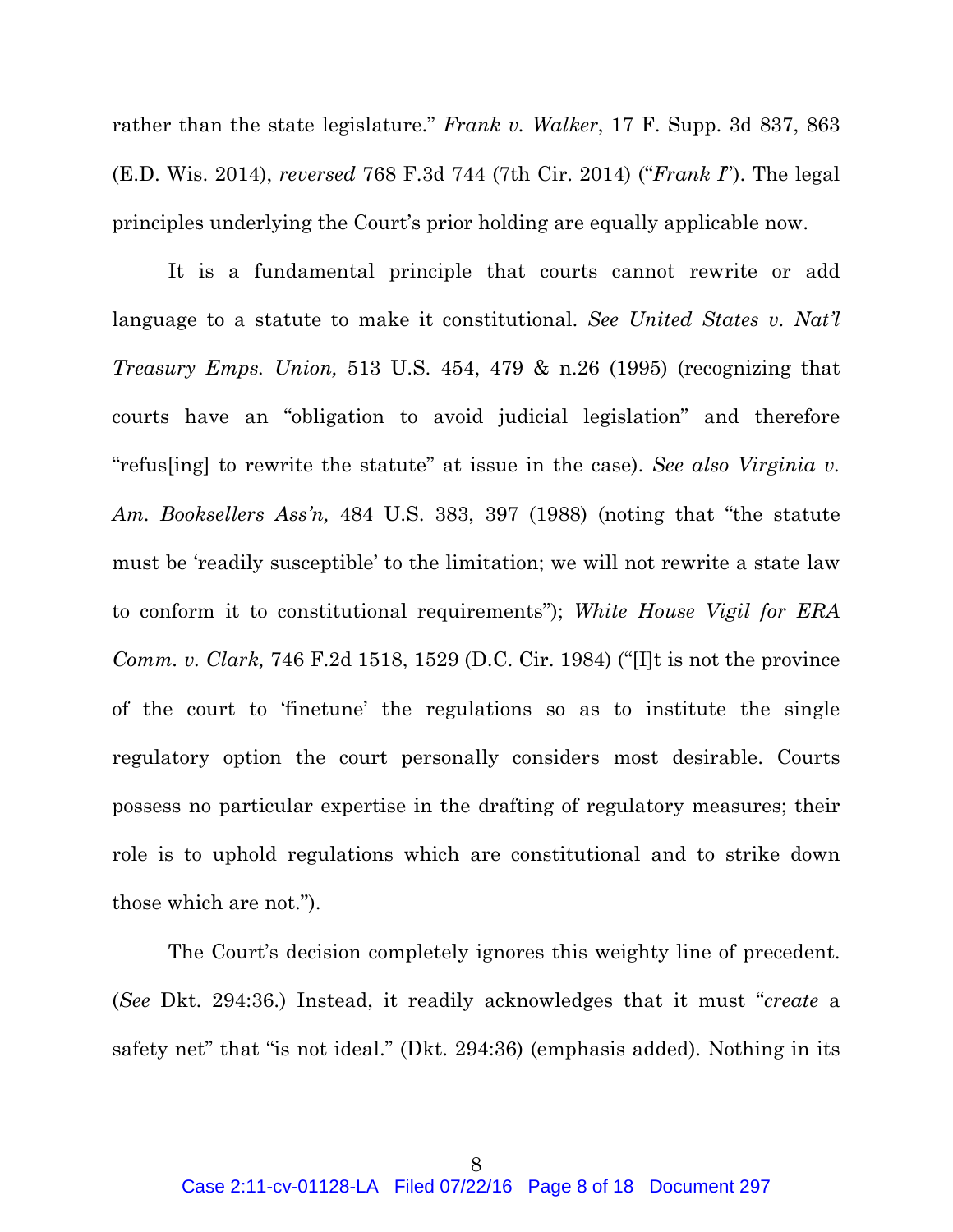decision addresses the Supreme Court's clear directives to avoid this type of intrusion into the legislative sphere.

## **C. The Court considered stale facts and old law, contrary to the Seventh Circuit's instructions on remand.**

This Court focused on evidence submitted by Plaintiffs about DMV's ID Petition Process (IDPP). (Dkt. 294:22–23). None of the evidence cited involves ID issuances under current law. Instead, the Court made its decision on out-of-date anecdotes, contrary to the Seventh Circuit's instructions to explore how the current process works. *Frank v. Walker,* 819 F.3d 384, 388 (7th Cir. 2016) ("*Frank II*").

For example, the Court relied on an anecdote involving an IDPP application that was denied in June 2015 because of documentation and fee issues. (Dkt. 294:23 (citing Young Decl., Ex. 59).) That entire process took place before the current law was in effect. Under current, applicable law, if no documents can be found, DMV will still issue an ID if it is more likely than not that the applicant is presenting an accurate identity. Wis. EmR1618 § 8. And during the time DMV is assisting in getting a free ID, the applicant has an ID receipt that is valid for voting. Wis. EmR1618 § 10. Further, DMV pays fees when that would advance an investigation. (Dkt. 287 ¶ 16.) The Court's observations about what happened under past law cannot support a finding of an injunction against the current law.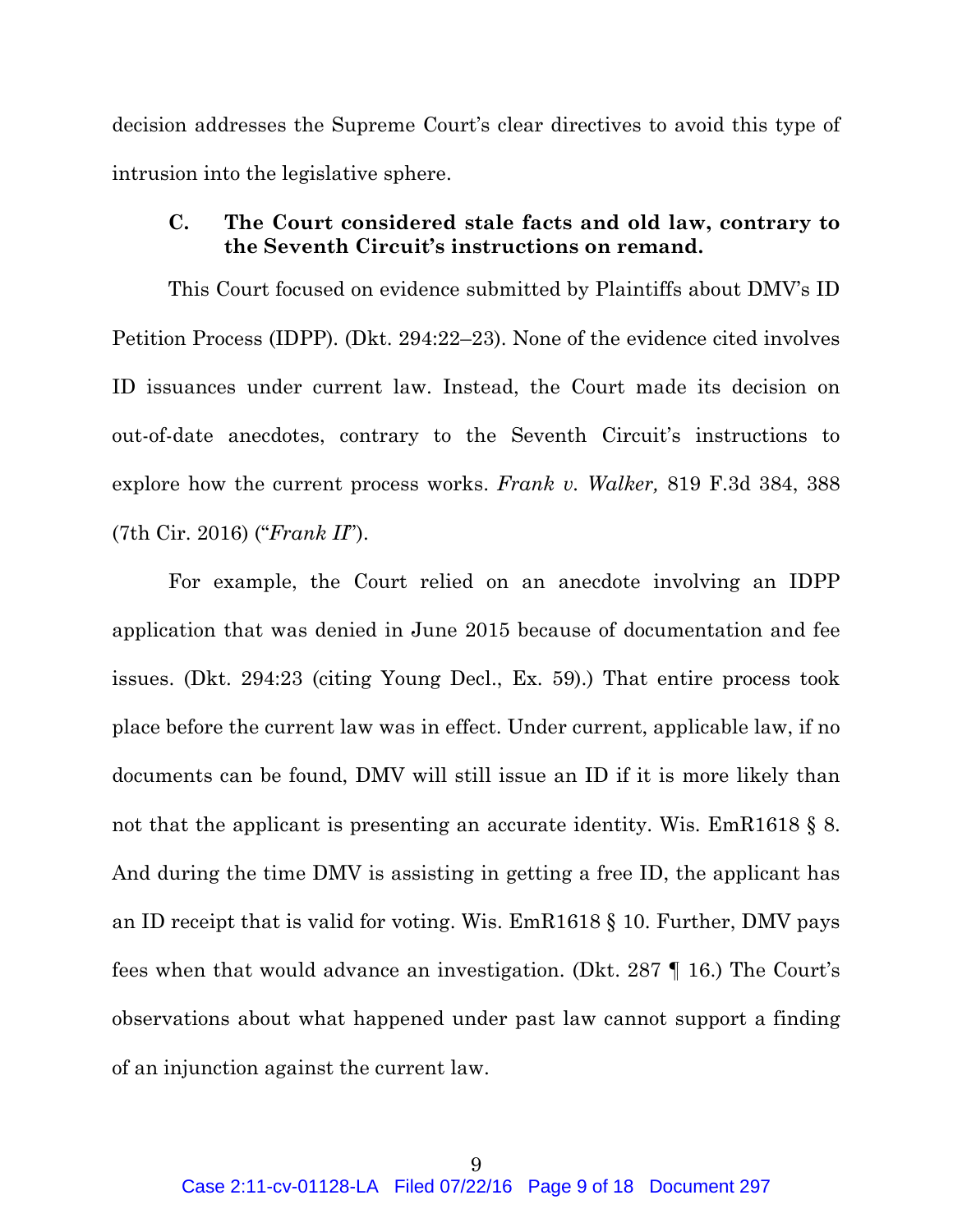The Court also relied on a situation where an applicant's name was spelled differently on his birth certificate than his social security card. (Dkt. 294:24 (citing Young Decl., Ex. 42).) This again occurred entirely under old law. Now, name mismatches or inconsistencies in identity documents do not result in denial. Wis. EmR1618, §§ 1–3; (Dkt. 287, Boardman Decl. ¶ 37; Dkt. 287-7, Ex. 1019.) DMV has an efficient and free affidavit process that results in ID issuance.

The Court cited another situation where an IDPP petitioner was not informed of DMV's notarization process. (Dkt. 294:26 (citing Young Decl., Ex. 41).) This, too, occurred *before* the DMV notarization process was in place. Likewise, the Court relied on a case of a name spelling discrepancy that occurred *before* the name change affidavit became part of DMV's standard procedures. (Dkt. 294:26 (citing Young Decl., Ex. 42).) And to support the proposition that voters will not be able to get a receipt in time for a provisional ballot to be counted, the Court cited a situation from before the receipt process started—indeed, before receipts were even issued. (Dkt. 294:30 (citing Dkt. 280-15 ¶ 6).)

These, and several other anecdotal examples that the Court relied upon, all have the same problem: they did not "permit the parties to explore how the state's system works today." *Frank II*, 819 F.3d at 388. The Seventh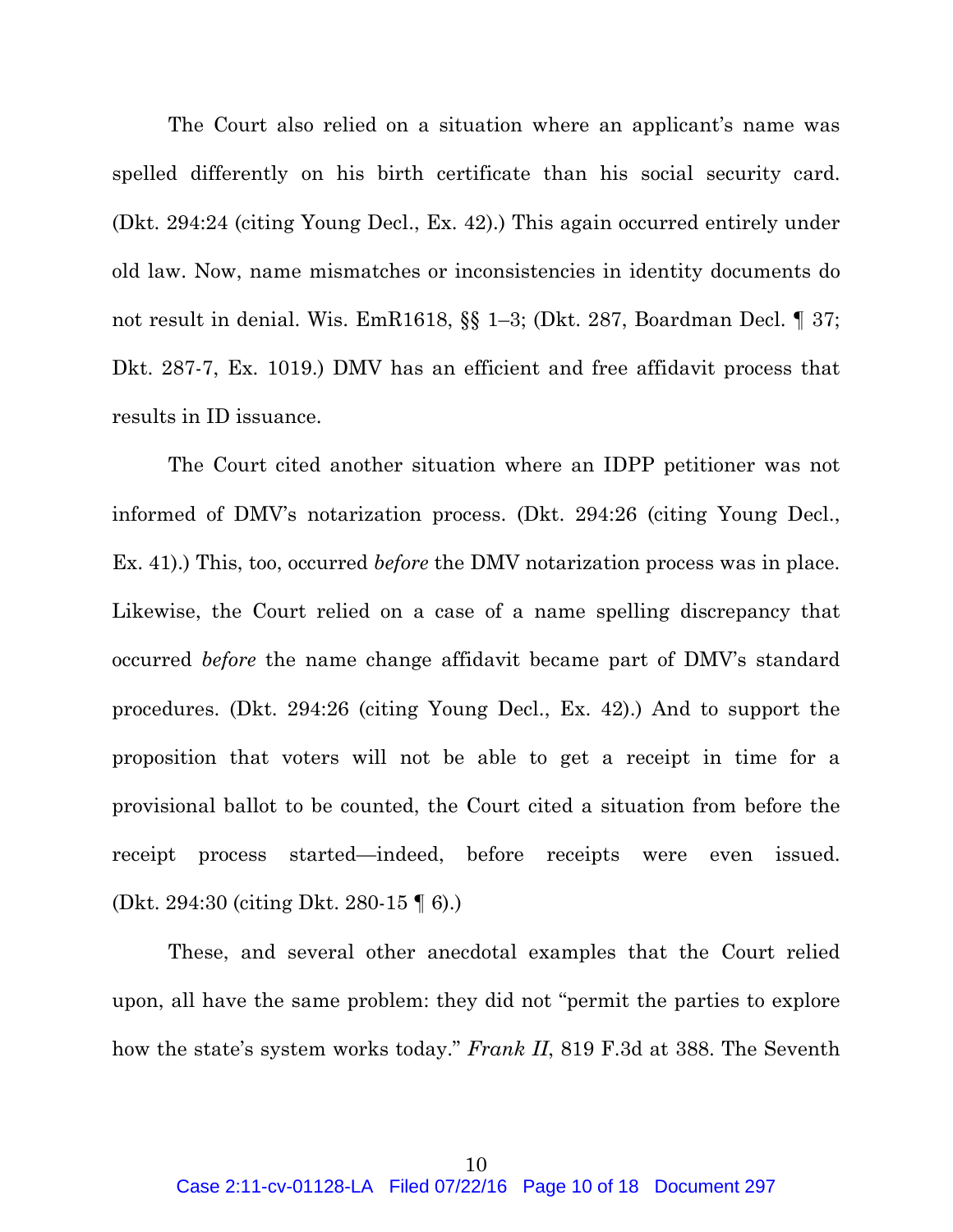Circuit is unlikely to affirm the preliminary injunction when this Court did not follow its remand instructions.

## **D. No Plaintiff has standing because none can show an undue burden on voting.**

Standing requires an "invasion of a legally protected interest" that is concrete and particularized, not conjectural or hypothetical. *Lujan v. Defs. of Wildlife*, 504 U.S. 555, 560 (1992). The legally protected interest at issue in this case is the ability to vote. After *Crawford* and *Frank I*, it is no longer reasonably debatable that the act of showing an ID to get a ballot, or "the inconvenience of making a trip to the [D]MV, gathering the required documents, and posing for a photograph" is an unreasonable burden on the right to vote. *Crawford*, 553 U.S. at 198.

This Court noted that two of the plaintiffs, Brown and Smith, already have an ID. (Dkt. 294:5.) They have no injury because merely having to show the ID that they already have is not redressable under *Crawford* and *Frank I*. But this Court found standing on the conjectural and hypothetical possibility that the law will change to no longer require an ID, which could confer standing on parties who have an ID. (Dkt. 294:5) (finding standing because "the plaintiffs intend to argue on appeal that *Frank I* was wrongly decided and that Act 23 should be enjoined in its entirety.") This would require that the Seventh Circuit to make a complete reversal of its own decision from only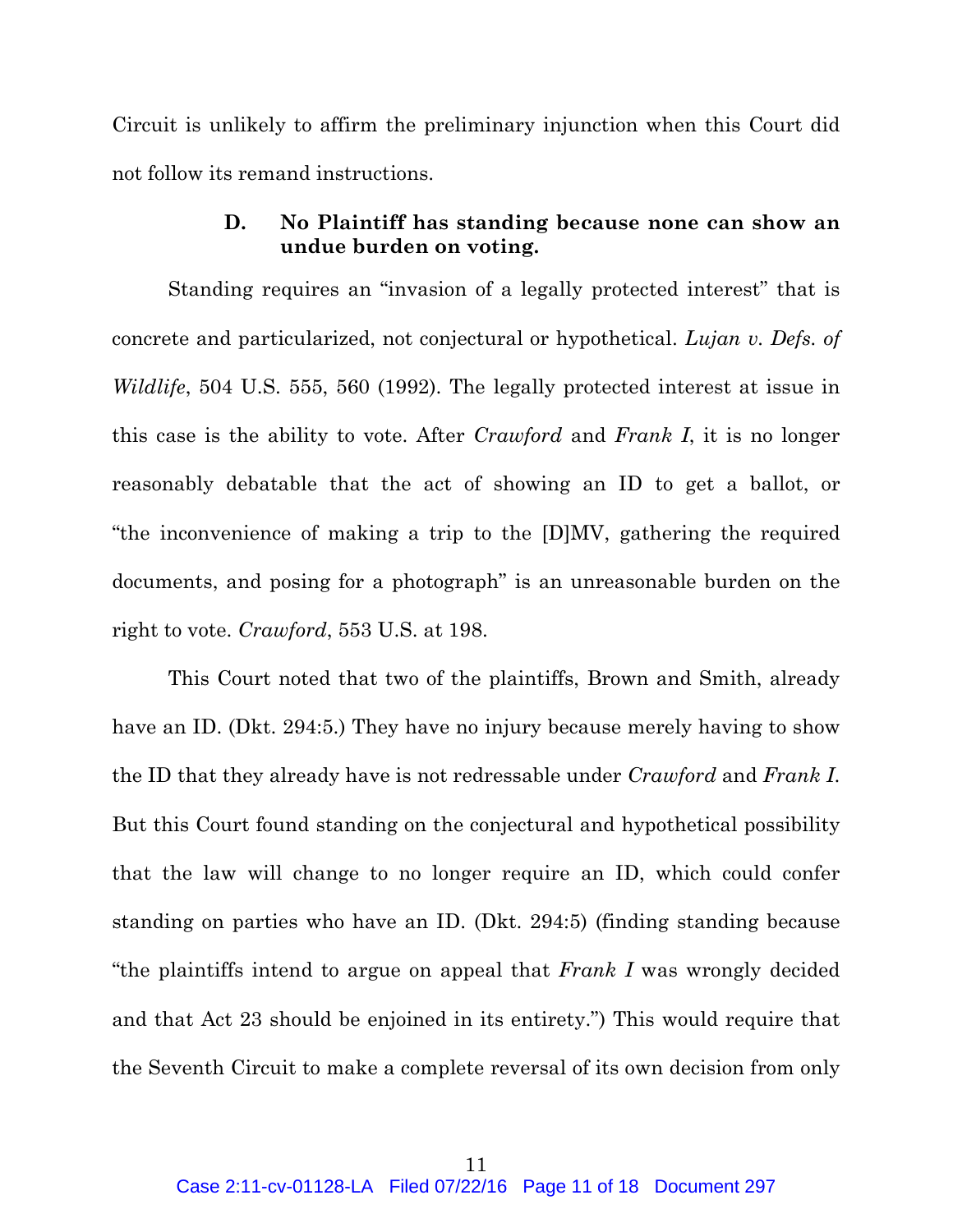two years ago, and do so in the face of *Crawford*. That is unlikely, and the standing decision should be stayed pending the Seventh Circuit's decision on appeal.

This Court also found that Ruthelle Frank has standing, even though she has voted while the voter ID law was in effect. (Dkt. 294:6.) It made this finding on an observation that Ms. Frank has voted absentee, but would rather vote in person. (*Id.*) There is no evidence to support that finding. The Court relied upon two pages of Ms. Frank's 2012 deposition. (*Id.* (citing Frank Dep. at 12–13, Dkt. 280:4).) That deposition discusses her voting history, but says nothing about a preference to vote in person.

The Court found standing for the remaining Plaintiffs—Robertson, Switlick, and Green—by reasoning that they should not be required to re-apply for an ID after DMV changed its procedure. (Dkt. 294:6.) But the entire point of this case it to examine whether the current DMV procedures are appropriate. The Seventh Circuit instructed this Court to "permit the parties to explore how the state's system works today before taking up plaintiffs' remaining substantive contentions." *Frank II*, 819 F.3d at 388. This Court did the opposite by holding that Plaintiffs do not need to show how the new law affects them before deciding if they have standing.

Finally, there is the matter of Mr. Switlick, who has prevented himself from getting an ID by prohibiting the DMV from contacting him.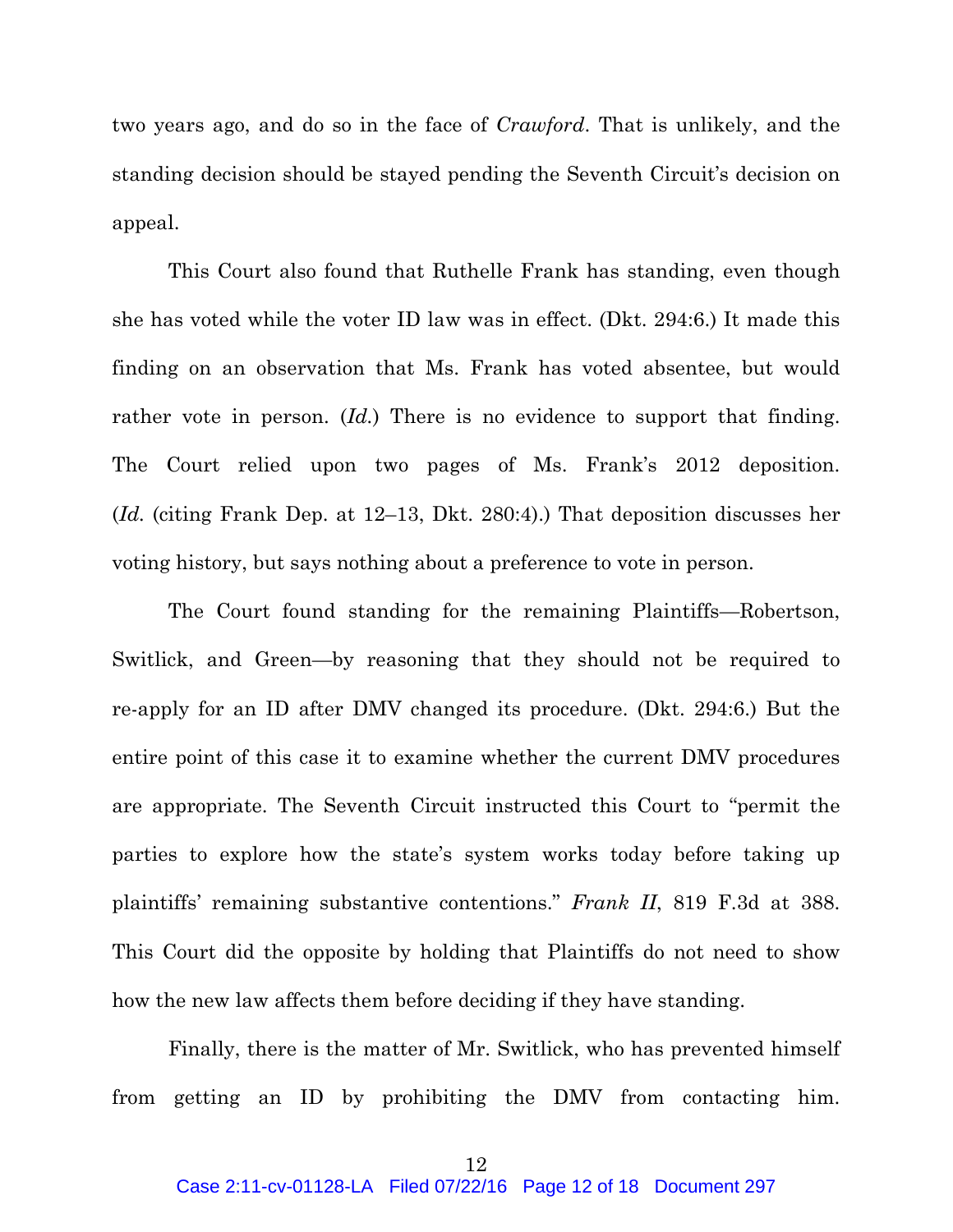(Dkt. 288-6, Murphy Decl. Ex. 1006:221–22 (*One Wisconsin* Tr. 05-23-16 at 221–22).) If Mr. Switlick has any injury, it was self-imposed when he asked DMV not to contact him. Mr. Switlick should not be permitted to manufacture standing by preventing DMV from working with him to get an ID.

## **II. The affidavit remedy will cause irreparable harm and is contrary to public policy.**

The affidavit remedy crafted by the Court will also cause a temporary change in elections administration, which will lead to confusion for both elections administrators and voters. This will cause irreparable harm that is contrary to public policy, necessitating a stay.

The Supreme Court has repeatedly instructed courts to carefully consider the importance of preserving the status quo when it concerns election administration. In *Purcell v. Gonzalez,* 549 U.S. 1 (2006), the Supreme Court held that, "[f]aced with an application to enjoin operation of voter identification procedures just weeks before an election, the Court of Appeals was required to weigh, in addition to the harms attendant upon issuance or non-issuance of an injunction, considerations specific to election cases and its own institutional procedures." *Id.* at 4. One of these considerations is that "[c]ourt orders affecting elections, especially conflicting orders, can themselves result in voter confusion and consequent incentive to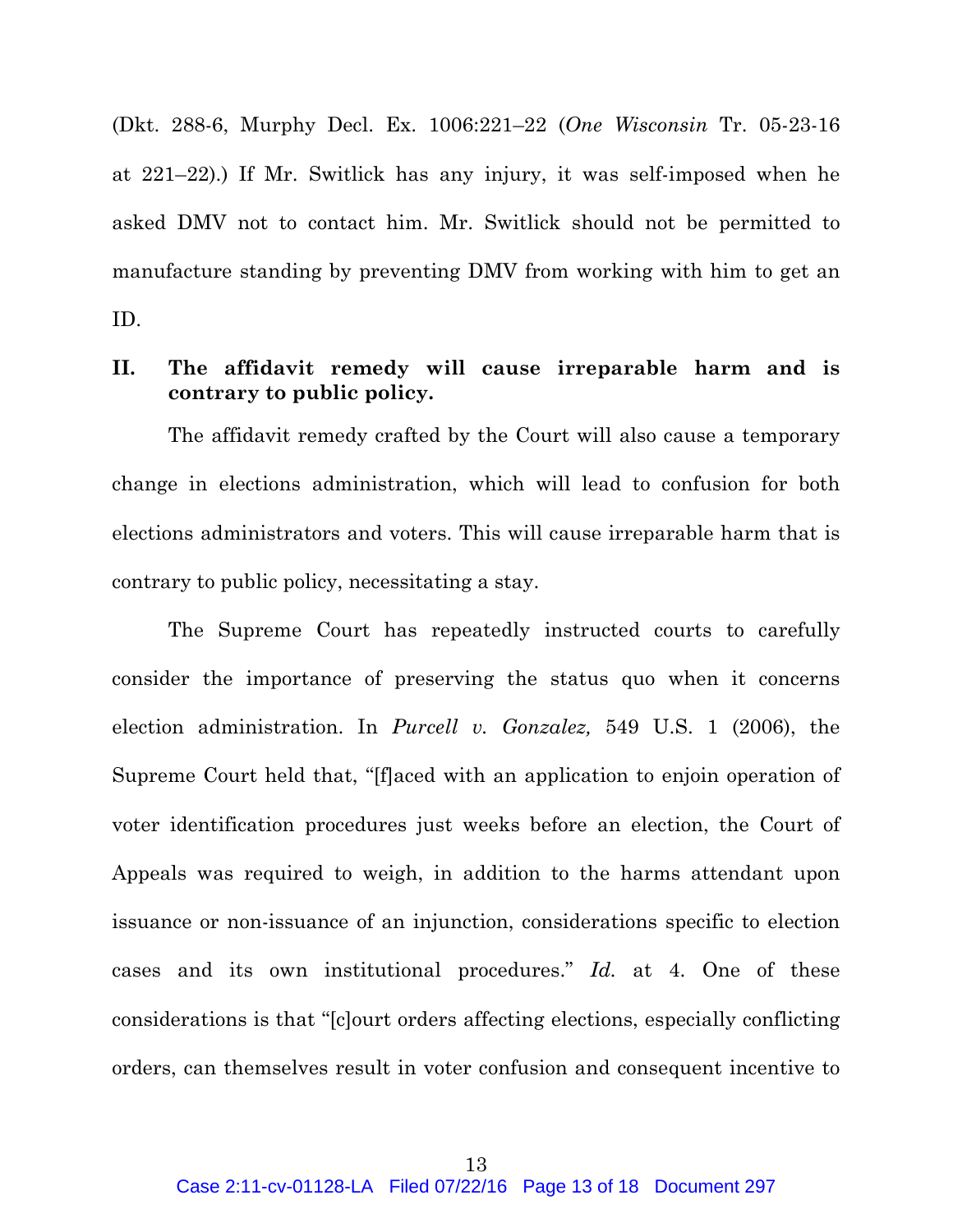remain away from the polls. As an election draws closer, that risk will increase." *Id.* at 4–5.

The Supreme Court has further instructed that, "[i]n awarding or withholding immediate relief, a court is entitled to and *should* consider the proximity of a forthcoming election and the mechanics and complexities of state election laws, and should act and rely upon general equitable principles." *Reynolds v. Sims,* 377 U.S. 533, 585 (1964) (emphasis added). Accordingly, in certain circumstances when "a State's election machinery is already in progress," equitable considerations might justify a court in withholding preliminary relief. *Id.*

Certainly, these considerations factored into halting injunctions in similar cases that would have altered state election laws in the months preceding general elections. *Frank v. Walker,* 135 S. Ct. 7 (2014)*; North Carolina v. League of Women Voters of N.C.,* 135 S. Ct. 6 (2014)*; Husted v. Ohio State Conference of N.A.A.C.P.,* 135 S. Ct. 42 (2014).

Here, the Administrator of the State's Elections Commission has stated that the Court's affidavit remedy will introduce extreme confusion into the elections process. (Dkt. 286 ¶ 7.) There are 1,854 municipal clerks that would be responsible for implementing the affidavit remedy. (Dkt. 286  $\parallel$  12.) There would be substantial difficulty informing and training these clerks and election inspectors in a timely manner about how to administer the affidavit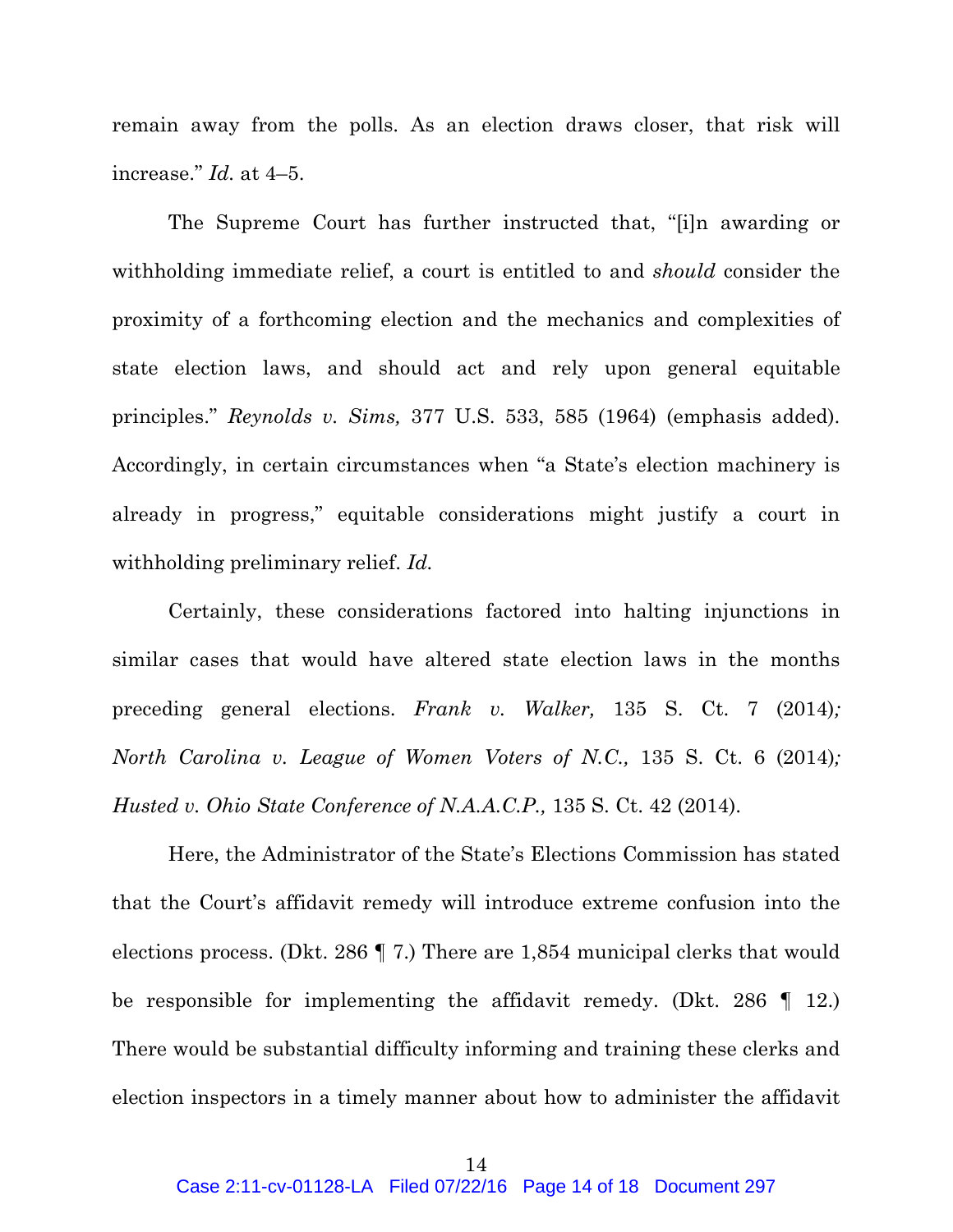remedy in time for the November 2016 election. (Dkt. 286 ¶¶ 11–12.) The municipal clerks are not parties to this action and not within the jurisdiction of the Court—the Elections Commission has limited authority over these municipal officers. (Dkt. 286 ¶¶ 13–14.) Changing the "State's election machinery" through orders which will be carried out by non-party clerks poses too great of risk of inconsistent election administration and voter confusion. *See Sims,* 377 U.S. at 585.

 This clear harm to election administration must be balanced against the lack of any harm to voters. Anyone who goes to a Wisconsin DMV office and applies for a free state ID will get either an ID card or photo receipt that is valid for voting. (Dkt. 287, Boardman Decl. ¶ 40.) The receipt and renewals will be valid for a minim of 180 days, and renewals will only ever cease because of fraud, ineligibly, cancellation, or lack of cooperation with DMV. (Dkt. 287 ¶ 41); Wis. EmR1618, § 10. No voter who takes reasonable efforts will be unable to vote because of lack of ID.

Furthermore, the Court's preliminary injunction order also requires the Elections Commission to "revise their publicity materials" and "train election officials" to include the affidavit remedy. (Dkt. 294:38.) But the Commission has already engaged in an advertising campaign targeted at the existing voter ID law. (Dkt. 286 ¶¶ 32–33.) Advertising design work has already been completed and the Commission does not have funds allocated for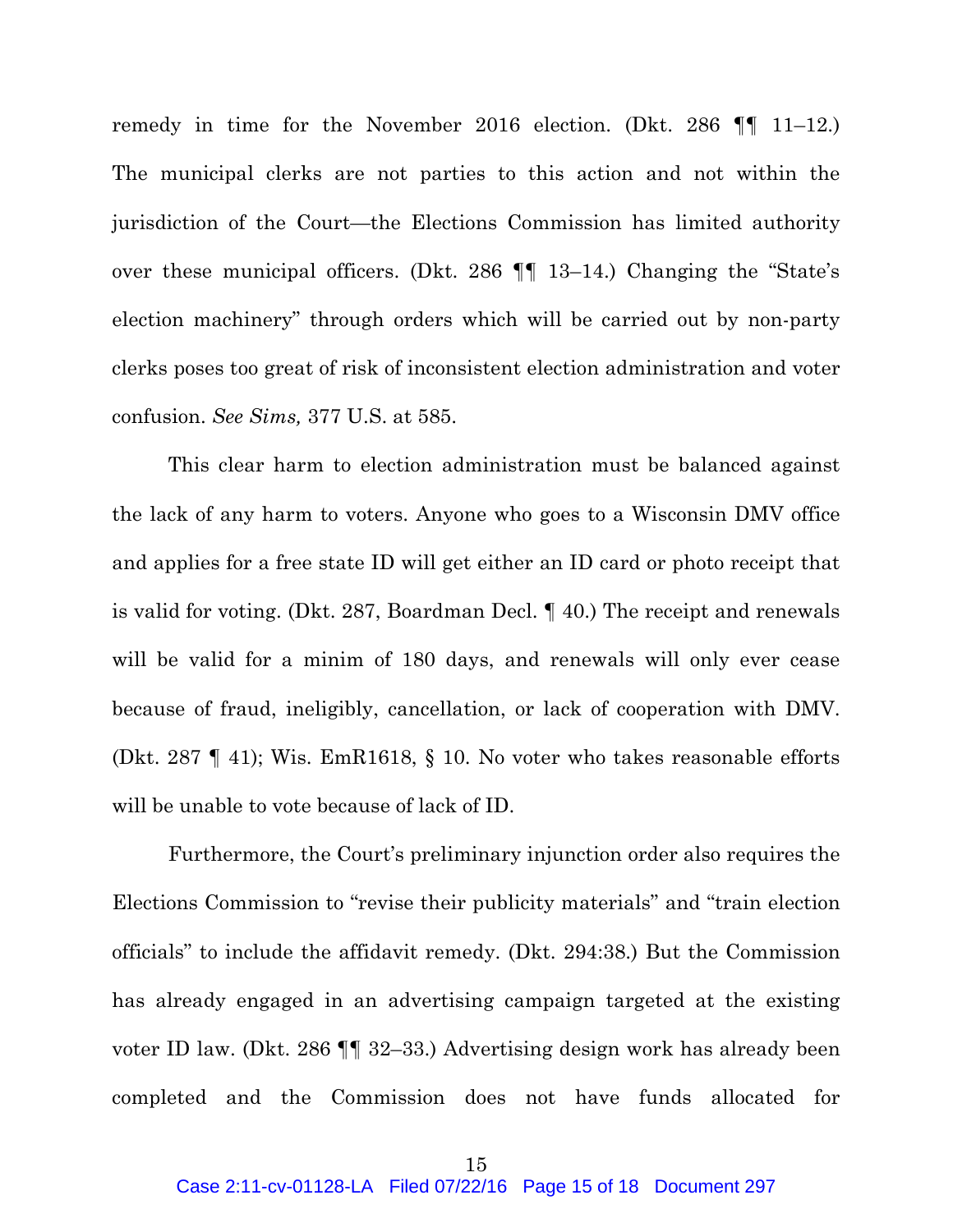modifications to these ads that are already completed. (Dkt. 286 ¶ 34.) There is no funding for the affidavit remedy, and even if the funds could be allocated, the State's competitive bidding process to conduct an information campaign requires between six weeks and two months to complete. (Dkt. 286 ¶¶ 37–39.)

Given this, the Supreme Court's instruction in *Purcell* is applicable. The State's voter ID law has been on the books since 2011, and was in place for the April 2016 elections, where voters turned out in record numbers. (Dkt. 288-8:28.) The affidavit remedy ordered here is in conflict with what voters have been instructed and experienced since its implementation. The fact that it is only a temporary "safety net" that could be altered following an appeal or trial on the merits only exacerbates that likelihood of inevitable voter confusion about both this remedy and the voter ID law in general. Allowing the preliminary injunction to go forward would "result in voter confusion and consequent incentive to remain away from the polls," which will increase "[a]s an election draws closer." *Purcell*, 549 U.S. at 4–5. The Court acknowledges this in its decision: "[v]oter confusion is of course a risk." (Dkt. 294:38.) Where an effective remedy is already in place to provide voters an ID to vote (*see* section I(C), *supra*), this is not a risk that should be taken.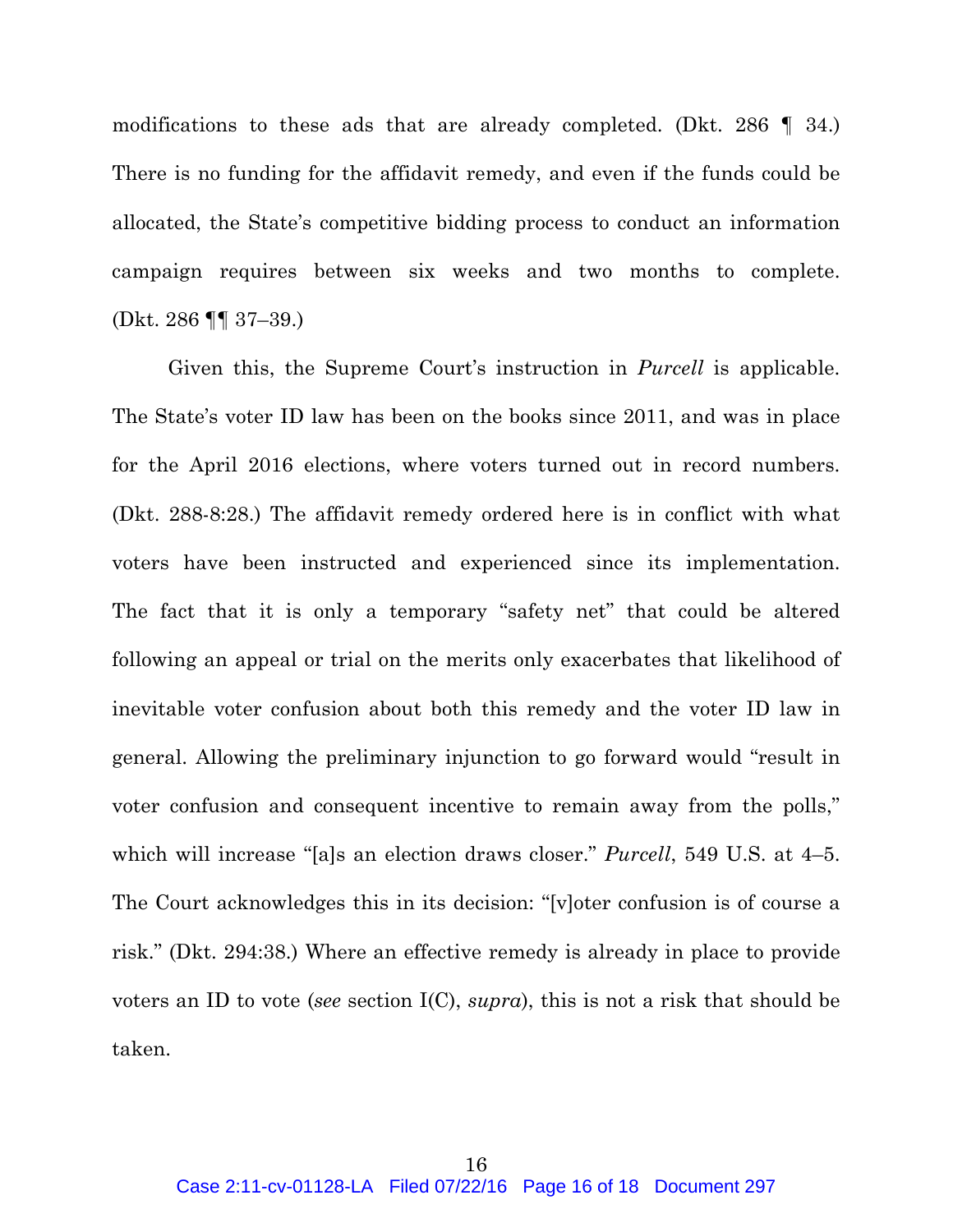The State will be also be irreparably harmed if the stay is not issued. "[A]ny time a State is enjoined by a court from effectuating statutes enacted by representatives of its people, it suffers a form of irreparable injury." *New Motor Vehicle Bd. v. Orrin W. Fox Co.,* 434 U.S. 1345, 1351 (1977) (Rehnquist, J., in chambers). If the Court's affidavit remedy is ultimately reversed, the State cannot run the election over again.

A stay of the Court's injunction pending appeal would allow for the orderly resolution of this dispute and allow the State to carry out the statutory policy of the Legislature, which "is in itself a declaration of public interest and policy which should be persuasive." *Virginian Ry. Co. v. Sys. Fed'n No. 40*, 300 U.S. 515, 552 (1937); *Ill. Bell Tel. Co. v. WorldCom Techs., Inc.*, 157 F.3d 500, 503 (7th Cir. 1998) ("[T]he court must consider that all judicial interference with a public program has the cost of diminishing the scope of democratic governance."). This is especially true for the voter ID law, which is already in place and which the State has used successfully in its February and April 2016 elections.